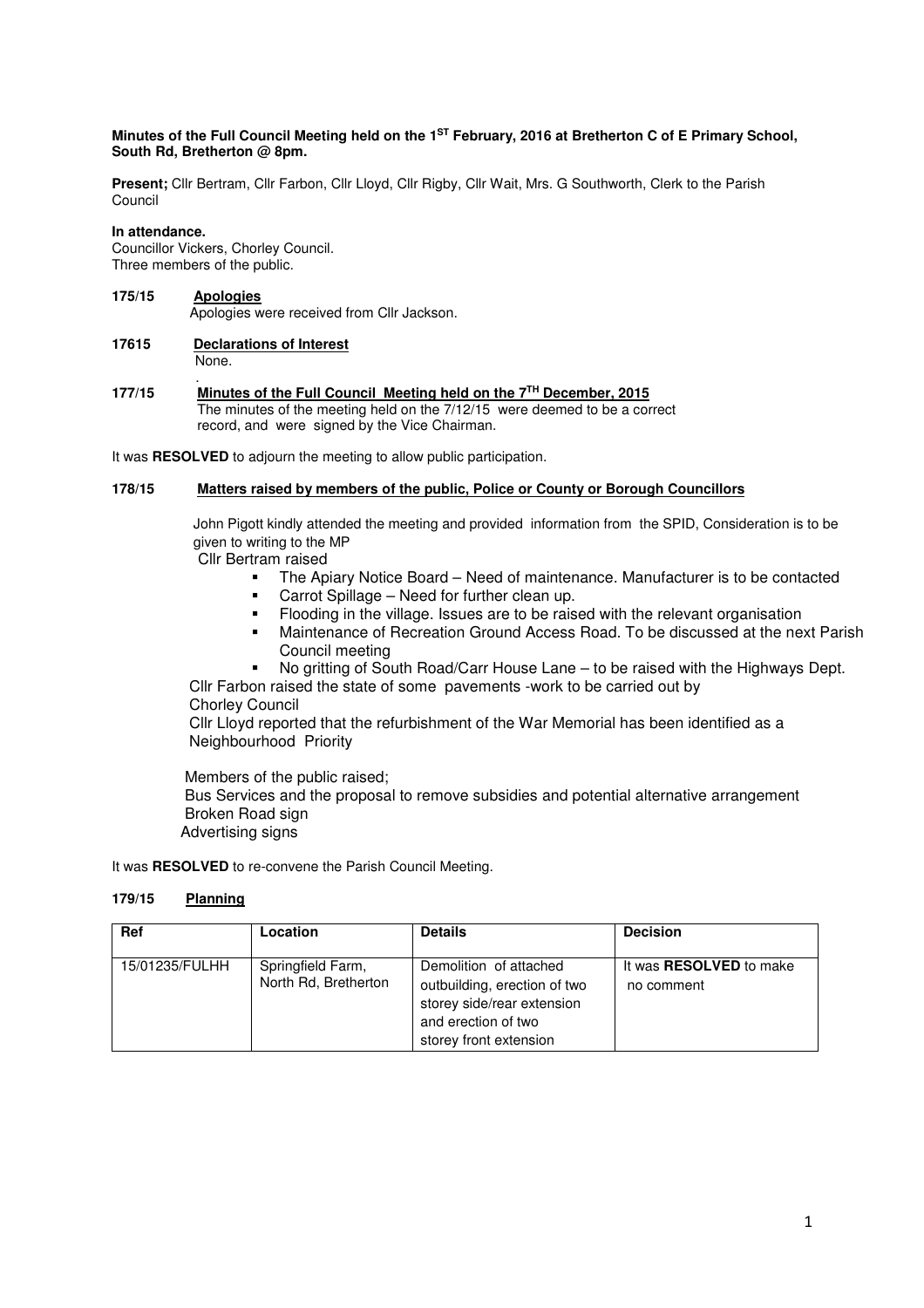### **180/15 Finance**

# **180.01/15 Payment**

It was **RESOLVED** to pay the following invoices. The invoices having been inspected/authorized by Cllr Lloyd and Cllr Rigby.

| <b>Cheque</b><br>No. | Recipient                      | <b>Description</b>          | Amount |
|----------------------|--------------------------------|-----------------------------|--------|
| 1396                 | Glenys Southworth              | Dec/Jan Salary              | 305.76 |
| 1397                 | Glenys Southworth              | Dec/Jan Expenses            | 50.71  |
| 1398                 | Countrywide Ground Maintenance | Work undertaken in Dec/Jan  | 540-00 |
| 1399                 | Lancashire County Council      | Room hire July to Dec 2015  | 125-00 |
| 1400                 | <b>Play Inspection Company</b> | Play Area Inspection Report | 75-00  |

### **180.02/15 Monitoring Statement**

 It was **RESOLVED** that monitoring statement for the period to the 31/12/15 be approved and the Vice Chairman signed the statement on behalf of the Parish Council.

#### **181/15 Public Footpaths**

It was **RESOLVED** to note the situation and obtain further information from Lancashire County Counci**l.** 

#### **182/15 Hire of Football Pitch**

It was **RESOLVED** to refuse the request to hire the football pitch.

### **183/15 Refurbishment of War Memorial**

It was **RESOLVED** to note the latest position and obtain a quotes for a structural engineers report.

#### **184/15 Precept setting**

It was **RESOLVED** to set the precept at £10530.

- **185/15 Budget setting** It was **RESOLVED** to agree the budget for 2016/17.
- **186/15 Facebook Page** It was **RESOLVED** that a Facebook Page be set up for the Parish Council
- **187/15 Consultation on Penwortham Neighbourhood Development Plan**  It was **RESOLVED** not to respond to the consultation

### **188/15 Play Area Inspection Report**  It was **RESOLVED** to note the contents the report and consider an implementation plan at the next meeting.

**189/15 Appointment of Internal Auditor**  It was **RESOLVED** to appoint the Internal Auditor.

#### **190/15 Spring Newsletter**

It was **RESOLVED** to agree the contents of the Spring Newsletter.

- **191/15 Consultation on Combined Authority**  It was **RESOLVED** to respond to the consultation.
- **192/15 Date of next Meeting**  The next full Parish Council meeting will take place on Monday 7<sup>th</sup> March. 2016 at 8pm at Bretherton Endowed C of E Primary School.
- **193/15 Exclusion of Press and Public**  It was **RESOLVED** to exclude the press and public from the meeting due to the confidential nature of the business to be transacted in the next agenda item.
- **194/15 Grounds Maintenance Contract 2016-17**  It was **RESOLVED** to award the contract